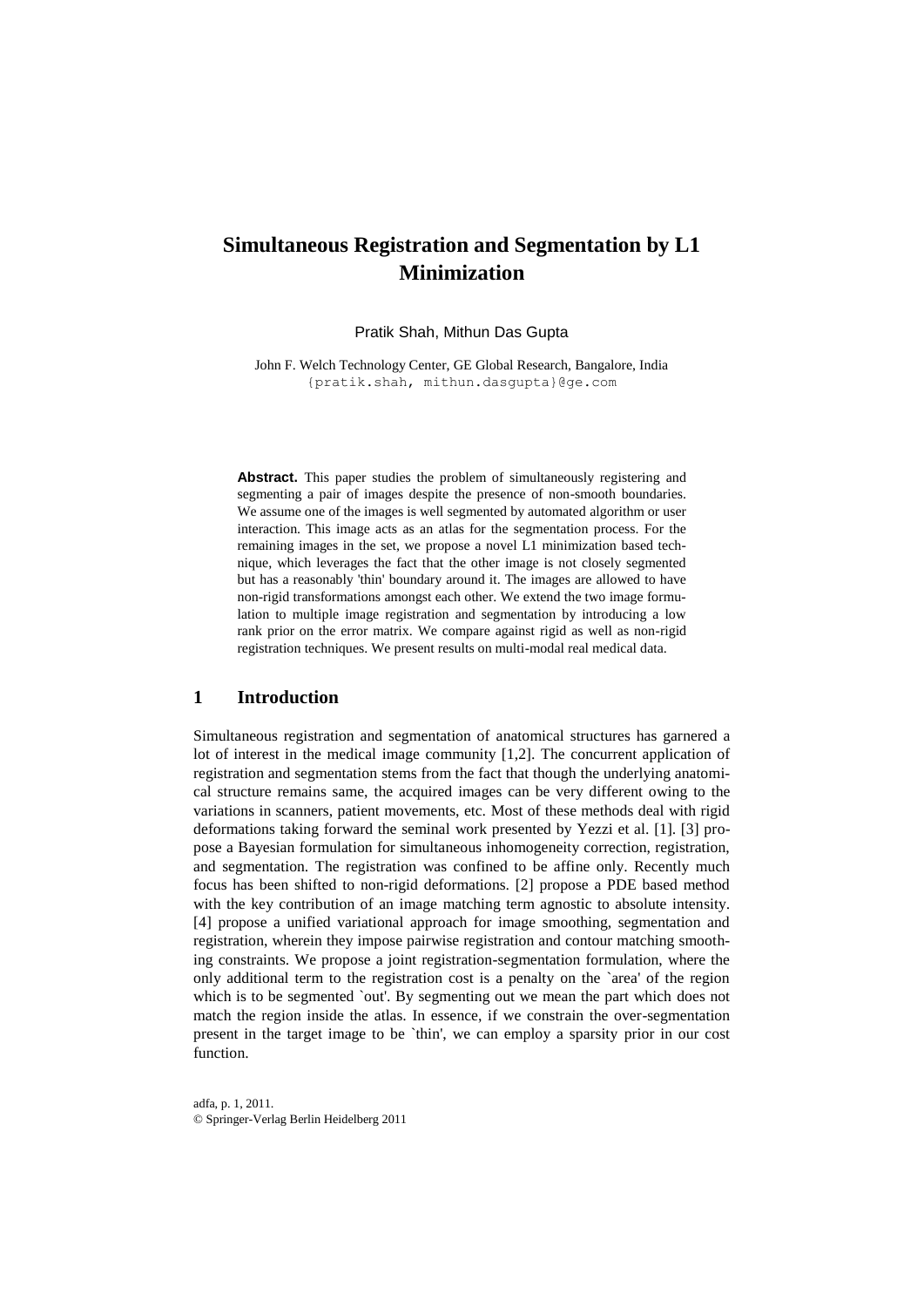## **2 Sparsity Prior for Boundary**

Consider the generic registration problem. Assume two images  $I_1(x)$  and  $I_2(x)$  of the same spatial resolution such that  $\{x: \{a, b\} \in [N, M]\}$ . Let the displacement field  $u(x)$  be defined such that the following cost is minimized

$$
C_{reg}(u) = \frac{1}{2} \int_{x \in [N,M]} \underbrace{(I_1(x) - I_2(x))^2 dx}_{data \ term} + \alpha \underbrace{Tr(\nabla u \nabla u^T) dx}_{continuity}
$$
 (1)

Let the two images to be registered lie in different spatial resolutions. This situation can be handled by padding the smaller spatial resolution image by appropriate zeros such the resolutions are matched again. This can potentially lead to non-optimal cost function since the images might have many dark regions which now seem to match because of the zero padding. Another solution is to put a mask around the larger image such that only region inside the mask is used for the registration process. Let us assume that this mask is known,  $I_1$  is the larger fixed image,  $I_2$  is the smaller moving image and the matching should be done only within this mask. The modified data term can be written as

$$
C_{data}(u) = \frac{1}{2} \int_{x \in \text{mask}} \underbrace{(I_1(x) - I_2(x - u))^2} \, dx + \frac{1}{2} \int_{x \notin \text{mask}} I_1(x)^2 \, dx \tag{2}
$$

Note the second term in Eq. 2 is independent of the displacement field u. Consequently, if the mask is known, the optimization inside the mask remains exactly same as the generic registration problem. Though for an unknown mask the optimization still remains ill-posed. This problem becomes more pronounced if the region near the boundary is deforming as well and is of similar intensity (Fig. 1). Alternatively, we can solve Eq. 2 treating mask  $(m)$  as an unknown. We impose sparsity constraint on



**Fig. 1.** From left to right: the first image  $I_1$  is larger than the second image  $I_2$ . The red dotted box indicates the unknown mask within which the problem is simple registration. Note the yellow object and the gray bar put opposing forces on the registration cost term. Registration results: (third-fifth) Demons algorithm, 2-sided Demons and proposed method.

area of the region outside the mask  $m$  by incorporating the  $L_1$  norm constraint. For ease of exposition we define a new term  $\overline{m} \stackrel{\text{def}}{=} \{I_1(x) | x \notin m\}.$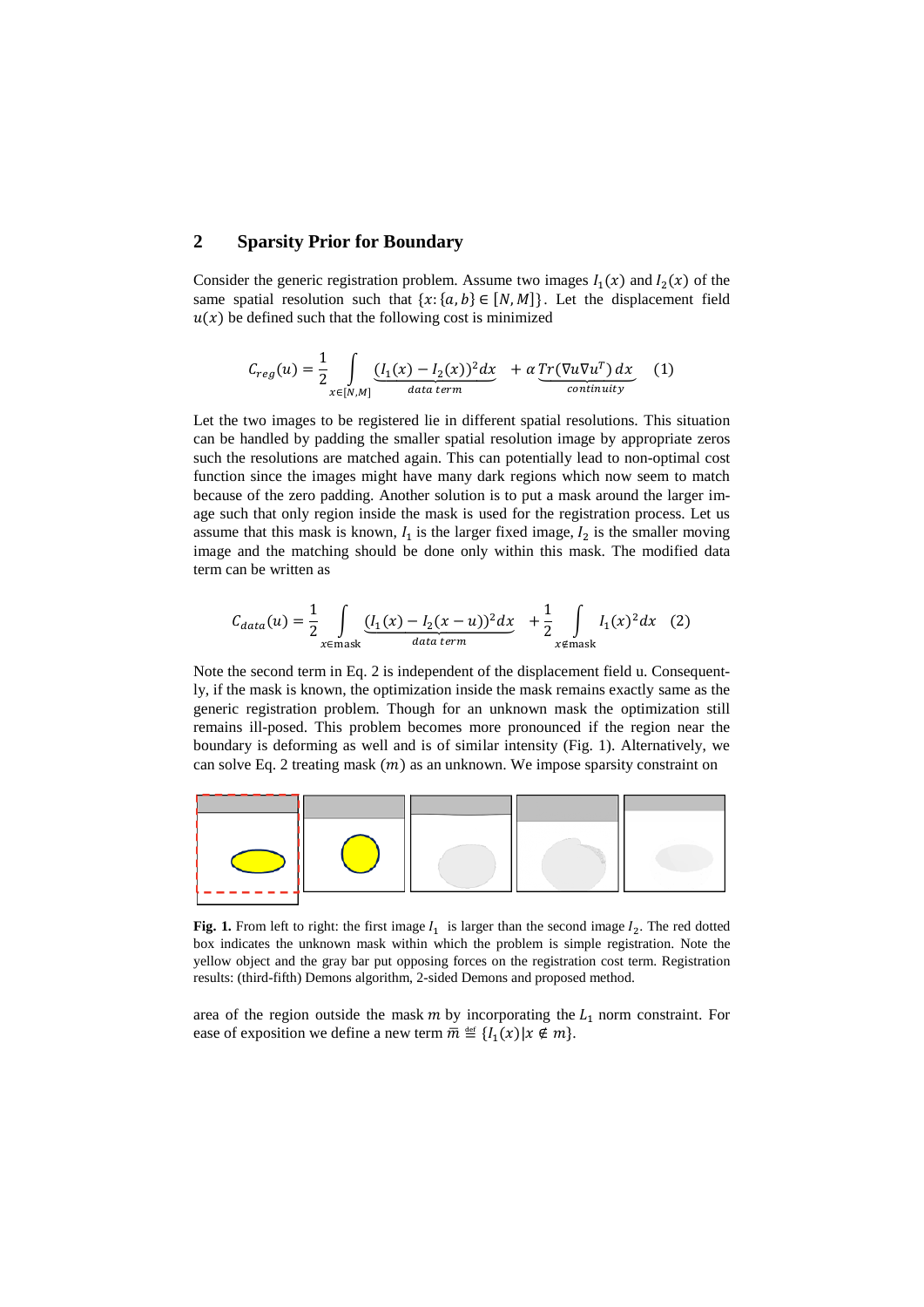$$
C_{reg}(u,\overline{m}) = \frac{1}{2} \int_{x \notin \overline{m}} (I_1(x) - I_2(x-u))^2 dx + \alpha Tr(\nabla u \nabla u^T) dx + \lambda |\overline{m}|_1 \tag{3}
$$

Here  $\alpha$  is the weight for the smoothness of the displacement field u and  $\lambda$  is the weighting for the sparsity of the area outside the mask. Further assume that we generate the image corresponding to the region outside the mask and call it the error image . Given such a transformation the new cost function can be concisely written as

$$
C_{reg}(u, e) = \frac{1}{2} ||(I_1 - e) - I_2(u)||^2 + \lambda |e|_1 + \alpha \frac{1}{2} ||\nabla u||^2
$$
 (4)

We propose to solve this problem by the half quadratic method [5] which separates the discontinuous norm term from the continuous data term. Let us introduce an auxiliary variable w in the registration term, such that  $w = e$ . The new optimization problem which we want to solve can be written as

$$
C_{reg}(u, e, w) = \frac{1}{2} ||(I_1 - w) - I_2(u)||^2 + \alpha \frac{1}{2} ||\nabla u||^2 + \xi \frac{1}{2} ||w - e||^2 + \lambda |e|_1
$$
 (5)

Eq. 5 can now be split into two sub-problems

$$
C_{reg}(u, w) = \frac{1}{2} ||(I_1 - w) - I_2(u)||^2 + \alpha \frac{1}{2} ||\nabla u||^2 + \xi \frac{1}{2} ||w - e||^2
$$
(6)  

$$
C_{reg}(e) = \lambda |e|_1 + \xi \frac{1}{2} ||w - e||^2
$$
(7)

#### **2.1**  $C_{reg}(u, w)$  sub-problem

Minimization w.r.t.  $u$ : The problem with respect to  $u$  is a standard registration problem. We implemented the `Demon's' registration algorithm for the non-rigid deformation estimation at each step. In registration literature, the image which moves owing to the estimated deformation is called the moving image  $M$  ( $I_2$  in our case) and the image which is held fixed to which the moving image is compared to is called the fixed image  $F((I_1 - w))$  in our case). For a given point p in fixed image F, let s be the intensity and corresponding intensity  $r$  in moving image  $M$ . The velocity (optical flow) required to match the corresponding point in  $M$  is derived by Thirion [6]. We used improved demons algorithm proposed by Cachier [7], where the local velocity  $v_p$  at the location p is denoted as

$$
v_p = \frac{(r-s)\nabla s}{|\nabla s|^2 + \beta^2 |r-s|^2} + \frac{(r-s)\nabla r}{|\nabla r|^2 + \beta^2 |r-s|^2}
$$
(8)

Here,  $\nabla$  is gradient operator and  $\beta$  is normalization factor to balance two forces, an internal edge based force and image difference based force. The registration is achieved iteratively by minimizing local velocity at all pixels.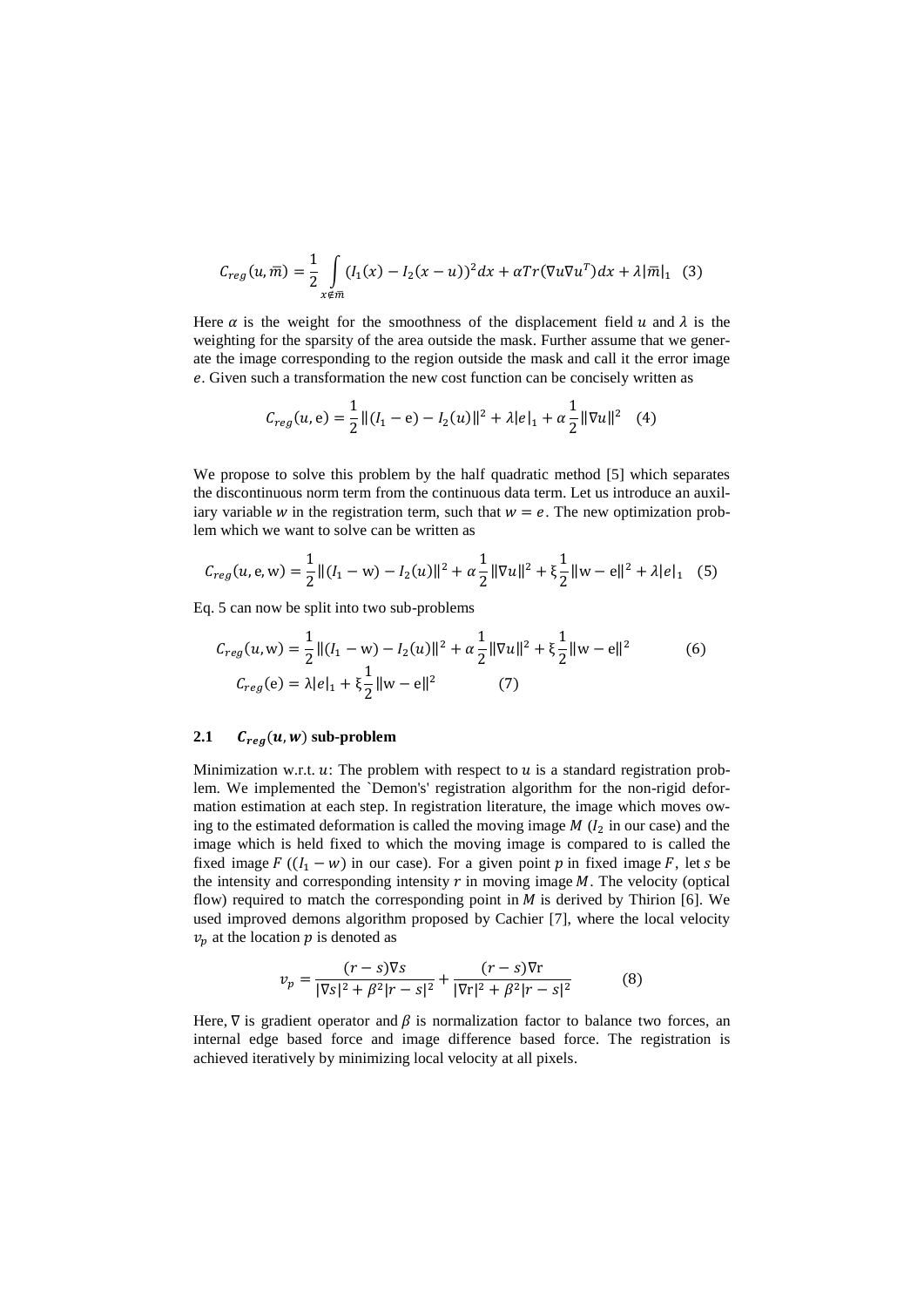Minimization w.r.t.  $w$ : To estimate  $w$ , we utilize the fact that Eq. 6 is strictly convex with respect to  $w$  for fixed  $u$ , and hence a unique minimizer at each step can be computed.

$$
\frac{\partial C_{reg}(u, w)}{\partial w} = 0 \Rightarrow w = \frac{\xi e + (l_1 - l_2(u))}{1 + \xi} \tag{9}
$$

#### **2.2**  $C_{reg}(e)$  sub-problem

The  $C_{rea}(e)$  subproblem in Eq. 7 is an  $L_1$  norm minimization problem. A similar problem, known as the penalty formulation, was elegantly solved in linear time by the algorithm proposed by Duchi et al. [8]. The penalty formulation is stated as, for a fixed vector  $v$ , min<sub>x</sub> $\frac{1}{2}$  $\frac{1}{2} ||v - x||^2$ , *s. t.*  $|x|_1 \le z$ . Ignoring the trivial case where for which the solution is  $x = v$ , there exists for each z a particular  $\theta$  such that  $\min_{x} \frac{1}{2}$  $\frac{1}{2} ||v - x||^2 + \theta |x|_1$  has the same solution. The solution of this penalized formulation is directly obtained by applying the (component-wise) soft-thresholding operator [9]

$$
S_{\theta}(v) = sign(v) \cdot max\{0, |v| - \theta\} \quad (10)
$$

The signum function  $sign(c) \stackrel{\text{def}}{=} c / ||c||$  is also defined component-wise, and by convention the elements of  $sign(0)$  can be chosen arbitrarily between -1 and 1. The equivalence leads to finding  $\theta$  such that  $|S_{\theta}(v)|_1 = z$ .

## **3 Group Segmentation**

Our method can be modified to tackle a group segmentation and registration problem. Collecting the k images into a matrix  $Y = [I_1, I_1 \dots I_k]$ , the deformations into  $[u_1, u_1, u_2, \ldots, u_k]$ , the transformed atlas for matching to individual fixed image into  $X = [I_a(u_1), I_a(u_2) \dots I_a(u_k)]$  and the error vectors into a matrix  $E = [e_1, e_1 \dots e_k],$ we write the group problem, for  $k$  images and one atlas as  $\mathbf{1}$  $\frac{1}{2}||(Y - E) - X||^2 + \alpha \frac{1}{2}$  $\frac{1}{2} \|\nabla \mathbf{U} \nabla \mathbf{U}^T\|^2$ . Without any further constraints, the group formulation is just a combination of  $k$  individual problems. For a medical application, where the images are captured with close temporal and spatial proximity, the images can be considered correlated to each other, under non-rigid transformations. We assume that the error vector obtained from one segmentation is similar to the error vectors obtained from the other images. In other words,  $e_i \sim e_i$ ,  $\forall i, j \in [1, k]$ . This leads to the additional group constraint  $rank(E) < \rho$ . Integrating the rank constraint into the framework the new cost function for the group registration becomes

$$
C_{reg}(U, E) = \frac{1}{2} ||(Y - E) - X||^{2} + \alpha \frac{1}{2} ||\nabla U \nabla U^{T}|| + \mu \text{rank}(E) + \lambda ||E||_{1}
$$
(11)

Applying a variable separation technique, similar to the single image case, the modified optimization can be written as two separate sub-problems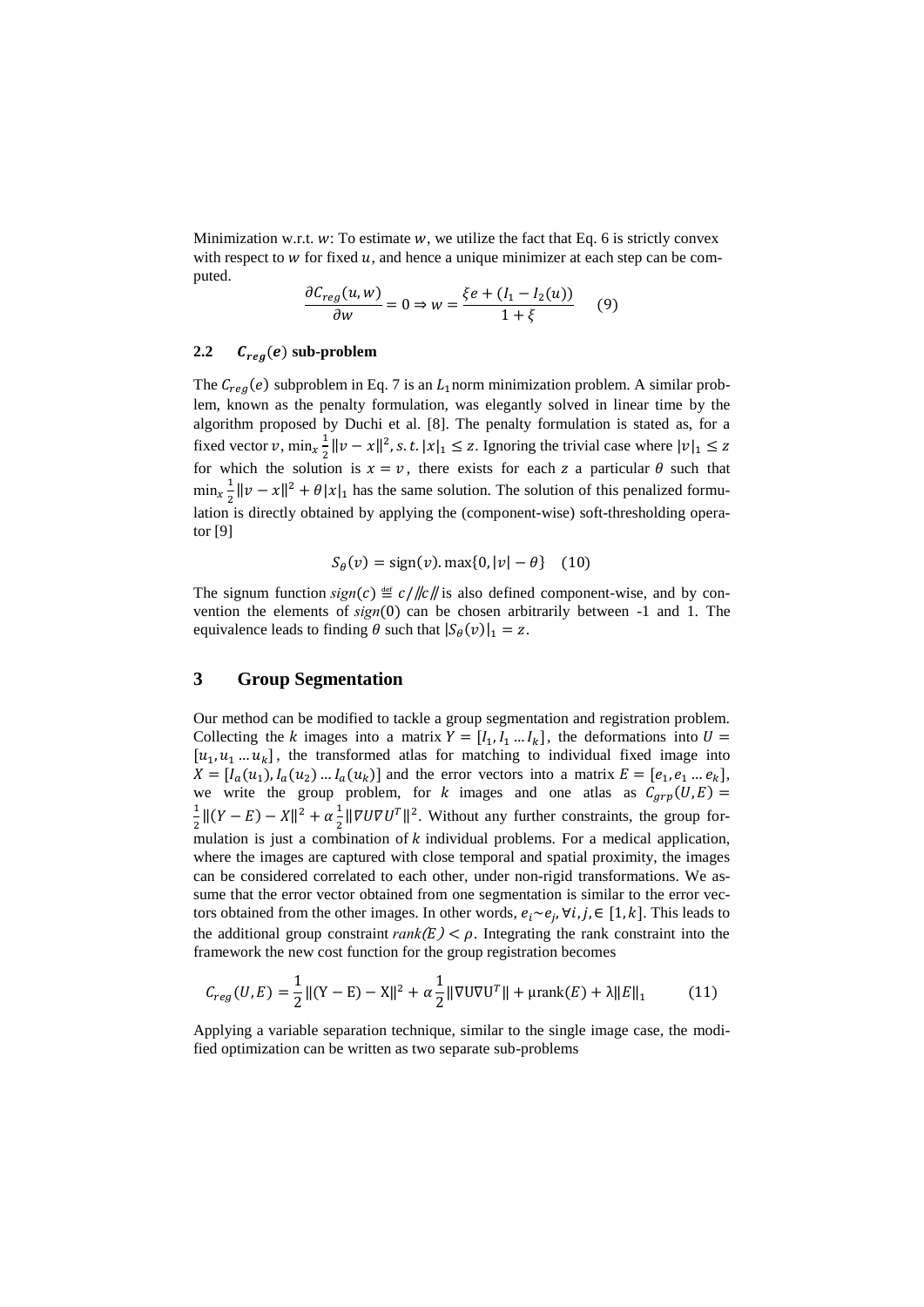$$
C(U, W) = \mu \text{rank}(W) + \frac{1}{2} ||(Y - W) - X||^2 + \alpha \frac{1}{2} ||\nabla U \nabla U^T|| + \xi ||W - E||^2 \quad (12)
$$

$$
C(E) = \xi ||W - E||^2 + \lambda ||E||_1 (13)
$$

 $C(E)$ : The minimization with respect to each error vector  $e_i$  is performed similar to the case for one image.

 $C(U, W)$ , wrt U : This sub-problem is the registration step and is also performed per image.

 $C(U, W)$ , wrt W: The minimization with respect to W is the most important part of the group joint registration and segmentation framework. Convex relaxation for the rank constraint was proposed by Peng at al. [10]. The rank constraint can be replaced by the nuclear norm which is the sum of the singular values  $||W||_* \stackrel{\text{def}}{=} \sum_{i=1}^m \sigma_i(W)$ . The modified cost function can be written as

$$
C(W) = \mu ||W||_{*} + \xi ||W - E||^{2} + \frac{1}{2} ||(Y - W) - X||^{2} \quad (14)
$$

We adopt an accelerated proximal gradient (APL) [11] based method to solve Eq. 14. The APL technique replaces the quadratic equality constraint by a convex upper bound of it. Let us simplify the notation and contain all the constraints into one function  $f(W) = \xi \| W - E \|^2 + \frac{1}{2}$  $\frac{1}{2} ||(Y - W) - X||^2$ . The simplified cost function can be written as  $C(W) = \mu ||W||_* + f(W)$ . The equality constraint set  $f(W)$  is convex and smooth with Lipschitz continuous gradient and hence  $\|\nabla f(W_1) - \nabla f(W_2)\|$  $C_L \Vert W_1 - W_2 \Vert$ , where  $C_L$  is the Lipschitz constant. Instead of directly ing  $C(W)$ , APL minimizes a sequence of separable quadratic approximations to it, denoted as  $Q(W, Z)$ , formed at specially chosen points Z:

$$
Q(W, Z) = f(Z) + \langle \nabla f(Z), W - Z \rangle + \frac{C_L}{2} ||W - Z||^2 + \mu ||W||_* \tag{15}
$$

It can be shown that for any Z, Q(W, Z) upper bounds  $C(W)$ . If we define  $G = Z \mathbf{1}$  $\frac{1}{C_L} \nabla f(Z)$ , then

$$
\frac{arg \min}{W} Q(W, Z) = \frac{arg \min}{W} \{ \mu \| W \|_{*} + \frac{C_L}{2} \| W - G \|^2 \} \tag{16}
$$

The solution for the particular problem can be found by iteratively evaluating the matrix  $G$  and then projecting its eigen vectors to a low ranked space spanned by the top few eigen values which are larger in magnitude than  $\mu/C_L$ . For our particular problem,  $C_L = 4(\xi + \lambda)$ . For accelerating the general proximal gradient technique, Lin et al. [11] propose an acceleration step. This modification is achieved by starting with a large value of  $\mu = \mu_0$ , the weighting parameter for the norm constraint and then gradually decreasing it to some predefined floor value  $\bar{\mu}$ . The convergence for the APG method can be invoked for the following theorem:

**Theorem 1.** Let  $F(W) = min \bar{\mu} ||W||_* + \xi ||W - E||^2 + \frac{1}{2}$  $\frac{1}{2}||(Y-W)-X||^2$ *Then,*  $\forall k > k_0 \stackrel{\text{def}}{=} \frac{\log(\mu_0/\overline{\mu})}{1}$  $log\frac{1}{\eta}$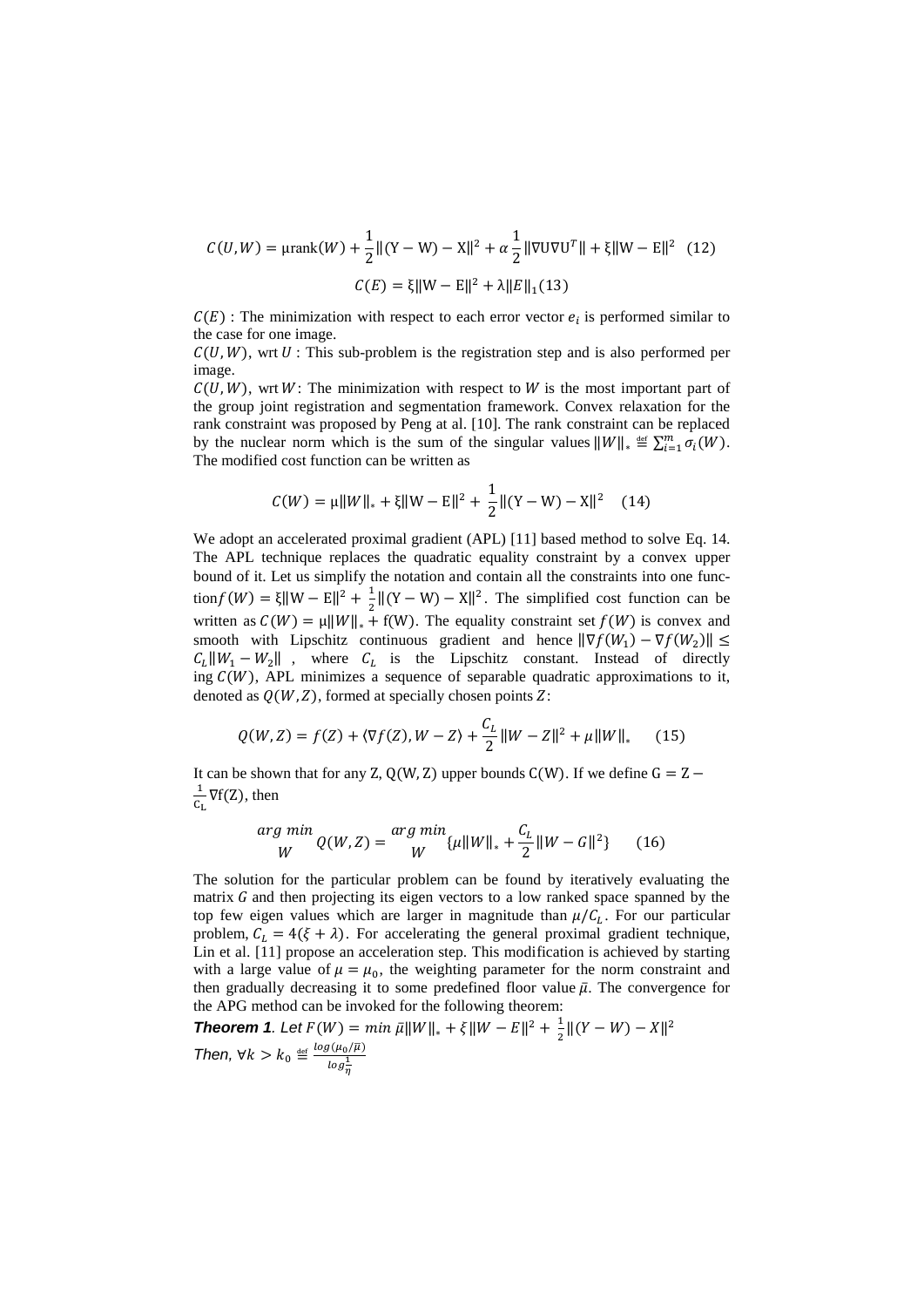$$
F(W_k) - F(W^*) \le \frac{2C_L ||W_{k_0} - W^*||^2}{(k - k_0 + 1)^2}
$$
 (17)

*Where, W<sup>\*</sup> is any solution to Eq. 12,*  $\mu_{k+1} = \eta \mu_k$  and Thus for any  $\epsilon > 0$ , when ∀ $k > k_0 + \sqrt{\frac{2c_L \|W_{k_0} - W^*\|^2}{2c_L\|W_{k_0} - W^*\|^2}}$  $\frac{c_0 - \cdots}{\epsilon}$ , we can guarantee that  $F(W_k) < F(W^*) + \epsilon.$ 

#### **4 Experiments and Results**

For the first set of experiments, we choose two kinds of images with very different characteristics, namely: magnetic resonance (MR) images, and Lena (Fig. 2). The Lena image is deformed to generate the fixed images. The MR image is obtained from the patient scan at a different time. We quantified our



|      | Image rigid |                 | nonrigid proposed |
|------|-------------|-----------------|-------------------|
| MR.  |             | 0.47389 0.7064  | 0.81566           |
| lena |             | 0.93672 0.93151 | 0.95857           |

**Fig. 2.** Comparison of different algorithms for segmentation and registration on 2D examples. For each image class (a) segmented atlas, (b) to be segmented image with boundary, (c,d) rigid registration: segmented and registered object, extracted background respectively, (e,f) non-rigid registration: segmented and registered object, extracted background respectively, (g,h) proposed method: segmented and registered object, extracted background respectively. Bottom Row: comparison with registration.

algorithm performance and compared it against rigid and non-rigid registration algorithms (without the novel sparsity prior) using dice coefficient. We used area of the interested object as a metric for dice coefficient. The quantification results suggest that our approach performs consistently better than simple registration.

Circle of Willis: Carotid and vertebra-basilar arteries are the main trunk arterial lines to supply blood to brain. They form circle at the base of the brain also known as circle of Willis (COW). If any vessel is blocked or occluded or partially blocked, the circular formation of vessels makes possible to circulate blood to all higher level arteries (collateral circulation) and thus enables proper brain functioning1. Intra-arterial digi-

 1 http://www.strokecenter.org/professionals/brain-anatomy/blood-vessels-of-thebrain/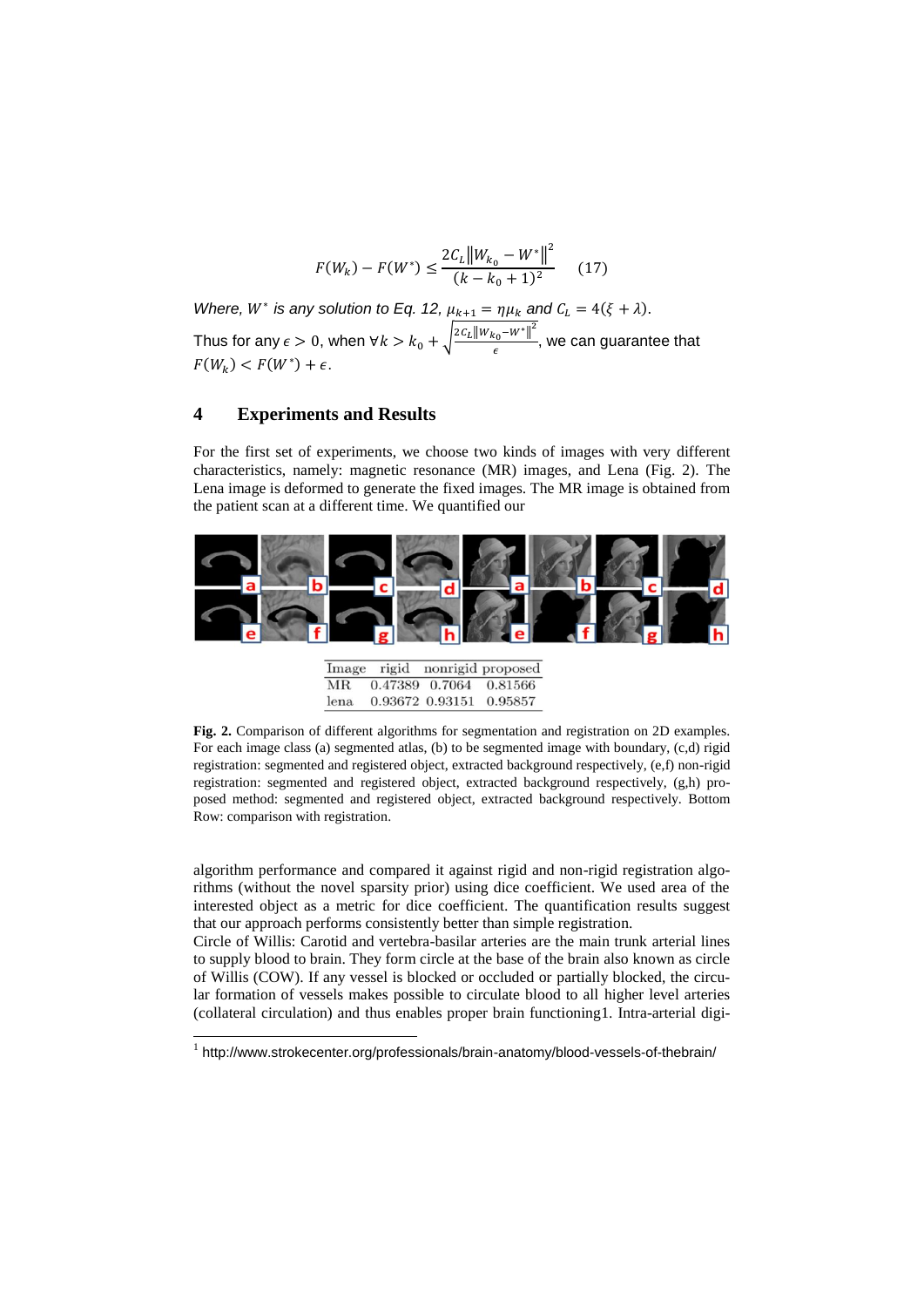tal subtraction angiography (IADSA) is the gold standard to access the vascular pathology in intracranial region [12]. However, it provides projection based information.



**Fig. 3.** Sphenoid Bone removal 2 image experiment. The blue outline images were used to create the atlas by manual segmentation. The green outline images form the output images. The red rectangle in the left most image shows the ROI which is the reference image (bottom left). The manual segmentation of the reference image generates the Atlas. The input image to the system is the ROI from the new image. The output of our method is shown in bottom right. The inset image with the brown outline shows the difference of the reference and the input image (with window leveling to show the absolute difference).

CT angiography is currently widely used to visualize the vessels in 3D. Region of interest based 3D visualization either by volume rendering or Maximum intensity projection (MIP) of COW hinders by surrounded soft bone, especially sphenoid bone. Fig. 3 shows single frame result for Sphenoid bone suppression. Given the Volume of interest (VOI) for sphenoid bone and 2D atlas, our approach performs non rigid transformation on atlas to match the bone in the incoming input images. Though intracranial carotid artery is very close to bone in spatial and intensity domain, the prior of sparse deformation forced it to be out from the bone definition. The multi-image results with the MIP projection are shown in Fig. 4.

# **5 Conclusion and Future Work**

In this work, we present a combined registration and segmentation framework, which can be used in multiple application domains. The proposed model stands out for its simplicity as well as performance. The applicability of the method is further enhanced by the fact that it has a modular structure, which enables any registration algorithm to be fed into it. We further introduce a group segmentation-registration algorithm, which introduces a unique way of combining low norm and low rank constraints. We keep the actual evaluation of the interplay of different registration algorithms with our method as a future work.